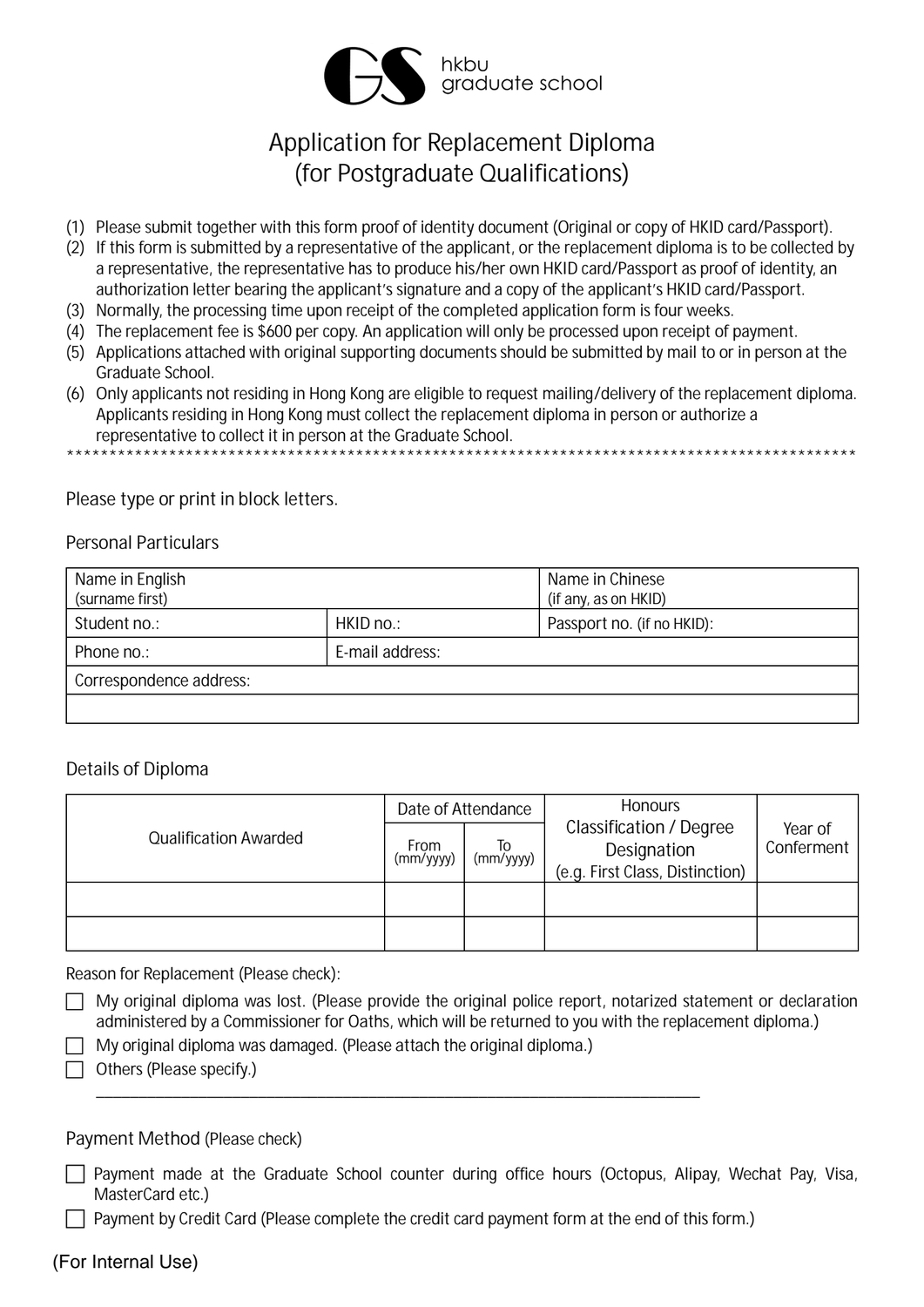**Diploma Collection Method** (*Please check*)

- c Collection at the Graduate School (Room 904, 9/F, Academic and Administration Building, Baptist University Road Campus) by the applicant or by an authorized representative.
- c By registered mail (*only for applicants NOT residing in Hong Kong*) free of charge, no tracking service provided by postal carrier

By courier delivery (only for applicants NOT residing in Hong Kong) at the following fee rates:

- PRC, Macau or Taiwan: HKD 250/delivery
- All other countries/regions: HKD 400/delivery

If you have chosen "registered mail" or "courier delivery" above, please provide your mailing/delivery address below:

| Contact No. (courier service only): ________________                                                          |
|---------------------------------------------------------------------------------------------------------------|
|                                                                                                               |
|                                                                                                               |
| Postal Code: The Contract of the Code of the Code of the Code of the Code of the Code of the Code of the Code |

*Note: Please type or print your address clearly. The University takes no responsibility for any loss or damage of the diploma during postal/courier delivery.*

**Declaration (applicable to application due to loss of diploma)**

I am aware that I am not permitted to retain more than one copy, including the replacement copy, of the diploma for each qualification obtained from Hong Kong Baptist University or Hong Kong Baptist College. I hereby declare that my original diploma for the following academic qualification is lost:

\_\_\_\_\_\_\_\_\_\_\_\_\_\_\_\_\_\_\_\_\_\_\_\_\_\_\_\_\_\_\_\_\_\_\_\_\_\_\_\_\_\_\_\_\_\_\_\_\_\_\_\_\_\_\_\_\_\_\_\_\_\_\_\_\_\_\_\_\_

| To be completed upon collection of diploma                           |                                                                                                                                                                                                                                                                                                                                                                                                                 |
|----------------------------------------------------------------------|-----------------------------------------------------------------------------------------------------------------------------------------------------------------------------------------------------------------------------------------------------------------------------------------------------------------------------------------------------------------------------------------------------------------|
| (Signature)                                                          | $\overline{a}$ $\overline{a}$ $\overline{a}$ $\overline{a}$ $\overline{a}$ $\overline{a}$ $\overline{a}$ $\overline{a}$ $\overline{a}$ $\overline{a}$ $\overline{a}$ $\overline{a}$ $\overline{a}$ $\overline{a}$ $\overline{a}$ $\overline{a}$ $\overline{a}$ $\overline{a}$ $\overline{a}$ $\overline{a}$ $\overline{a}$ $\overline{a}$ $\overline{a}$ $\overline{a}$ $\overline{$<br>(Name in BLOCK letters) |
| HKID/Passport:<br>Checked                                            |                                                                                                                                                                                                                                                                                                                                                                                                                 |
| (For Office Use Only)                                                | Paid                                                                                                                                                                                                                                                                                                                                                                                                            |
| HKID/Passport: <b>D</b> Checked<br><b>Contract Contract Contract</b> | Declaration documents attached /Damaged Diploma collected                                                                                                                                                                                                                                                                                                                                                       |
|                                                                      |                                                                                                                                                                                                                                                                                                                                                                                                                 |
| RDip Prepared by ________________                                    | RDip serial no.: ____________<br>RDip issue date: _______________                                                                                                                                                                                                                                                                                                                                               |
| RDip Checked by: ________________                                    | Completed on ________________                                                                                                                                                                                                                                                                                                                                                                                   |

#### **Privacy Policy Statement and Personal Information Collection Statement (PPS/PICS)**

According to the Privacy Policy Statement / Personal Information Collection Statement (PPS/PICS) of the Hong Kong Baptist University (the "Univer sity"), personal data of students of the University are collected and retained for a variety of reasons and used for many purposes as such have been set out in the PPS/PICS. Please visit https://www.hkbu.edu.hk/eng/about/privacy.jsp for access to the PPS/PICS.

Under the provision of the Personal Data (Privacy) Ordinance, request for personal data access or correction may be made and addressed to:

Graduate School, AAB 904, Level 9, Academic and Administration Building, Baptist University Road Campus, Hong Kong Baptist University, Kowloon Tong, Kowloon

# (For Internal Use)